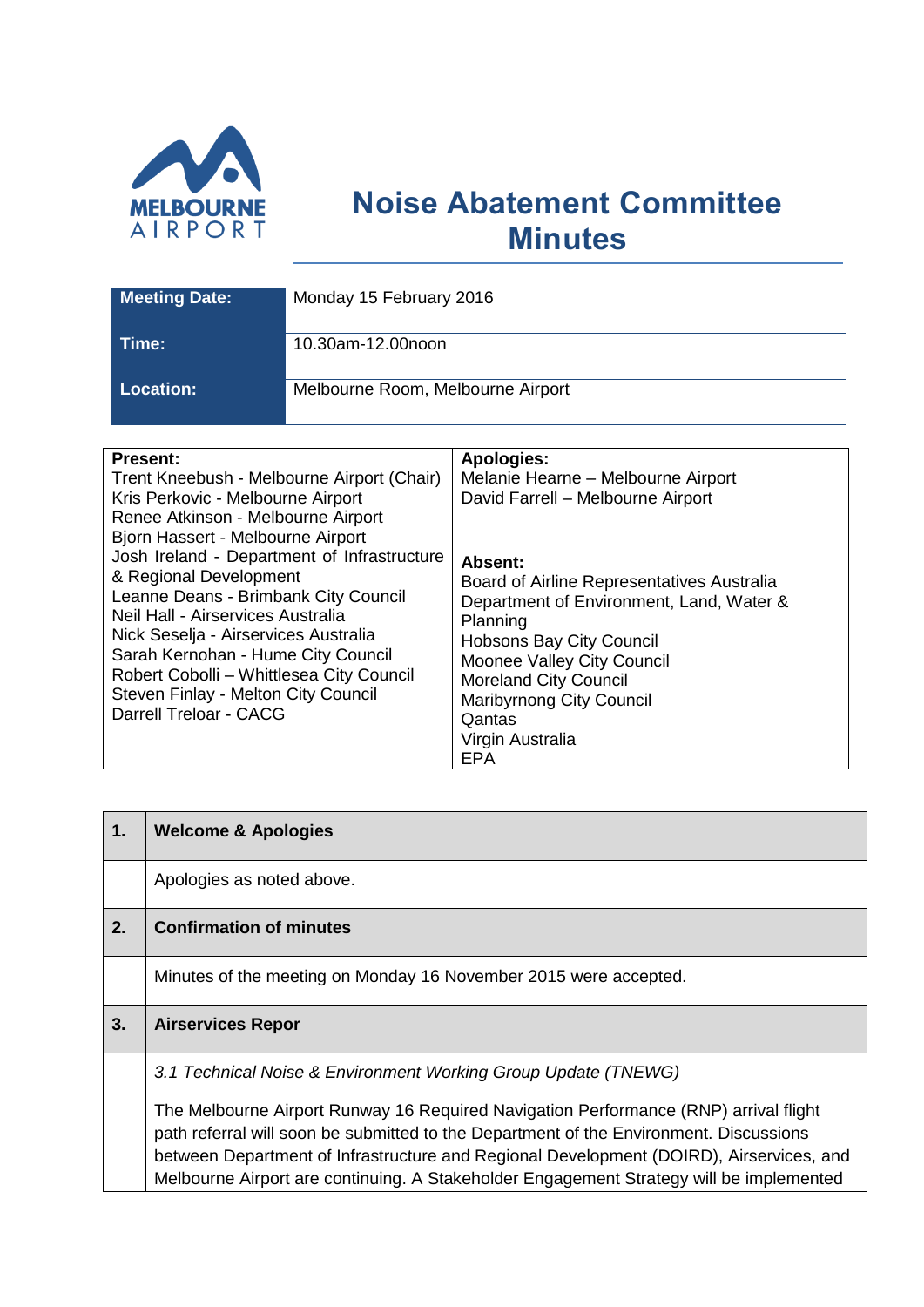once environmental outcomes are known. Implementation is likely to occur in late 2016.

The TNEWG is also discussing a GLS approach to runway 34 using GBAS (Ground Based Augmentation System).

**ACTION 1: Airservices to provide an update on Runway 16 RNP and Runway 34 GLS at the next NAC meeting.**

*3.2 New Complaints Database*

Airservices have introduced a new database to manage client contacts and complaints.

As a result, Airservices was unable to provide Melbourne Airport with the detailed Q4 complaints data.

*3.3 Summary of Airservices Aircraft Noise Information Report Melbourne Basin Q4 2015*

Airservices provided a summary of the 2015 Q4 Aircraft Noise Information Report (ANIR) for the Melbourne Basin. There were a total of 43 complainants in Q4 which is very low compared to previous quarters. The two Keilor complainants were concerned about night time flights. The three West Footscray complainants were concerned about low flying aircraft.

A copy of the report is available here:

[http://www.airservicesaustralia.com/wp-content/uploads/Q4-2015-Melbourne-Basin-Aircraft-](http://www.airservicesaustralia.com/wp-content/uploads/Q4-2015-Melbourne-Basin-Aircraft-Noise-Information-Report.pdf)[Noise-Information-Report.pdf](http://www.airservicesaustralia.com/wp-content/uploads/Q4-2015-Melbourne-Basin-Aircraft-Noise-Information-Report.pdf)

Along with the new complaints database, Airservices are focussing on better reporting of the noise issues in future versions of the ANIR. There is also an online version of the ANIR information being developed.

There was discussion of the Complaint Grid Analysis section of the ANIR, and members asked whether this section could be updated every quarter.

## **Action 2: Airservices to investigate whether the Complaints Grid Analysis section of the ANIR can be updated every quarter.**

*3.4 Keilor Village Noise Monitor*

Discussions occurring with Keilor community members with options presented to the acoustic engineers. Airservices will be presenting information at the next CACG meeting.

Discussion has included details of requirements for effective noise monitors, eg. angle to flight paths, proximity to residents etc. Airservices would like to finalise the location by end of February, subject to further discussions.

*3.5 Formula 1 Grand Prix*

Airservices informed members that there will be changes to normal aircraft movements during the F1 Grand Prix due to helicopter operations and flying displays.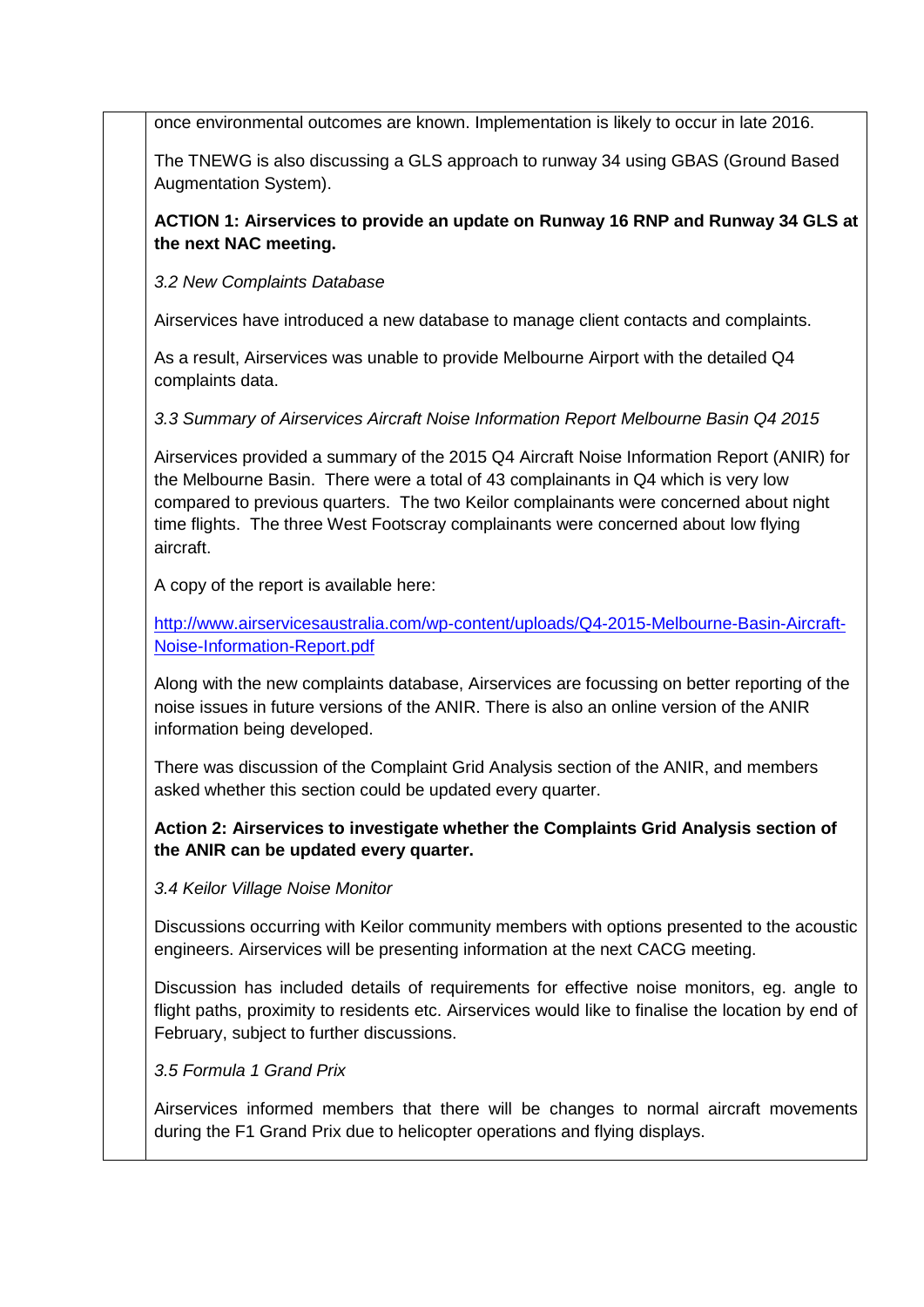|    | 3.6 Actions from previous meeting                                                                                                                                                                                                                                                                                                                                                                                                                                                                                           |
|----|-----------------------------------------------------------------------------------------------------------------------------------------------------------------------------------------------------------------------------------------------------------------------------------------------------------------------------------------------------------------------------------------------------------------------------------------------------------------------------------------------------------------------------|
|    | West Footscray complaints were due low flying aircraft and late night flights.                                                                                                                                                                                                                                                                                                                                                                                                                                              |
|    | Moonee Valley complaints were due to low flying aircraft.                                                                                                                                                                                                                                                                                                                                                                                                                                                                   |
| 4. | <b>Melbourne Airport Report</b>                                                                                                                                                                                                                                                                                                                                                                                                                                                                                             |
|    | 4.1 Monthly noise complaints data by municipality                                                                                                                                                                                                                                                                                                                                                                                                                                                                           |
|    | Melbourne Airport was unable to produce the 2015 Q4 municipality graphs and tables due to<br>the data not being provided by Airservices (as previously mentioned).                                                                                                                                                                                                                                                                                                                                                          |
|    | The 2015 Q4 data will be presented with the 2016 Q1 data at the next NAC meeting in May<br>2016.                                                                                                                                                                                                                                                                                                                                                                                                                            |
|    | 4.2 Ground Based Noise Complaints                                                                                                                                                                                                                                                                                                                                                                                                                                                                                           |
|    | There were no ground based noise complaints received during Q4 2015.                                                                                                                                                                                                                                                                                                                                                                                                                                                        |
|    | 4.3 Runway Development Program (RDP)                                                                                                                                                                                                                                                                                                                                                                                                                                                                                        |
|    | A brief update was provided on the Runway Development Program. Studies are<br>progressing.                                                                                                                                                                                                                                                                                                                                                                                                                                  |
|    | 4.4 Safeguarding update                                                                                                                                                                                                                                                                                                                                                                                                                                                                                                     |
|    | There are two State Government rezoning proposals of interest. One is the sale of surplus<br>Melbourne Water land at corner of Phillip & Blair Street in Dallas. The proposal is to rezone<br>the land to Mixed Use Zone with primarily residential use, with some commercial use on<br>ground floor level. Also, there is a proposed site specific exclusion to remove the minimum<br>lot size of 300 square metres. Both Melbourne Airport and the CACG have objected to this<br>proposal due to aircraft noise concerns. |
|    | The Department of Education is also selling surplus land formerly occupied by the Upfield<br>Primary School. Similarly, this site is to be rezoned to residential to facilitate development.<br>The formal submission process has not commenced yet, but it is likely that Melbourne Airport<br>will also object to this proposal due to aircraft noise concerns.                                                                                                                                                           |
| 5. | <b>Reports from other members</b>                                                                                                                                                                                                                                                                                                                                                                                                                                                                                           |
|    | 5.1 Planning Proposals of potential interest                                                                                                                                                                                                                                                                                                                                                                                                                                                                                |
|    | Brimbank C105 Sunshine Town Centre.                                                                                                                                                                                                                                                                                                                                                                                                                                                                                         |
|    | Brooklyn Industrial Precinct was adopted and the DDO mentions Melbourne Airport's<br>airspace.                                                                                                                                                                                                                                                                                                                                                                                                                              |
|    | 5.2 CACG update                                                                                                                                                                                                                                                                                                                                                                                                                                                                                                             |
|    | Darrel Treloar gave an update on CACG activities. The next CACG meeting will be held on<br>16 February 2016. There will be a new meeting format with CACG community members                                                                                                                                                                                                                                                                                                                                                 |